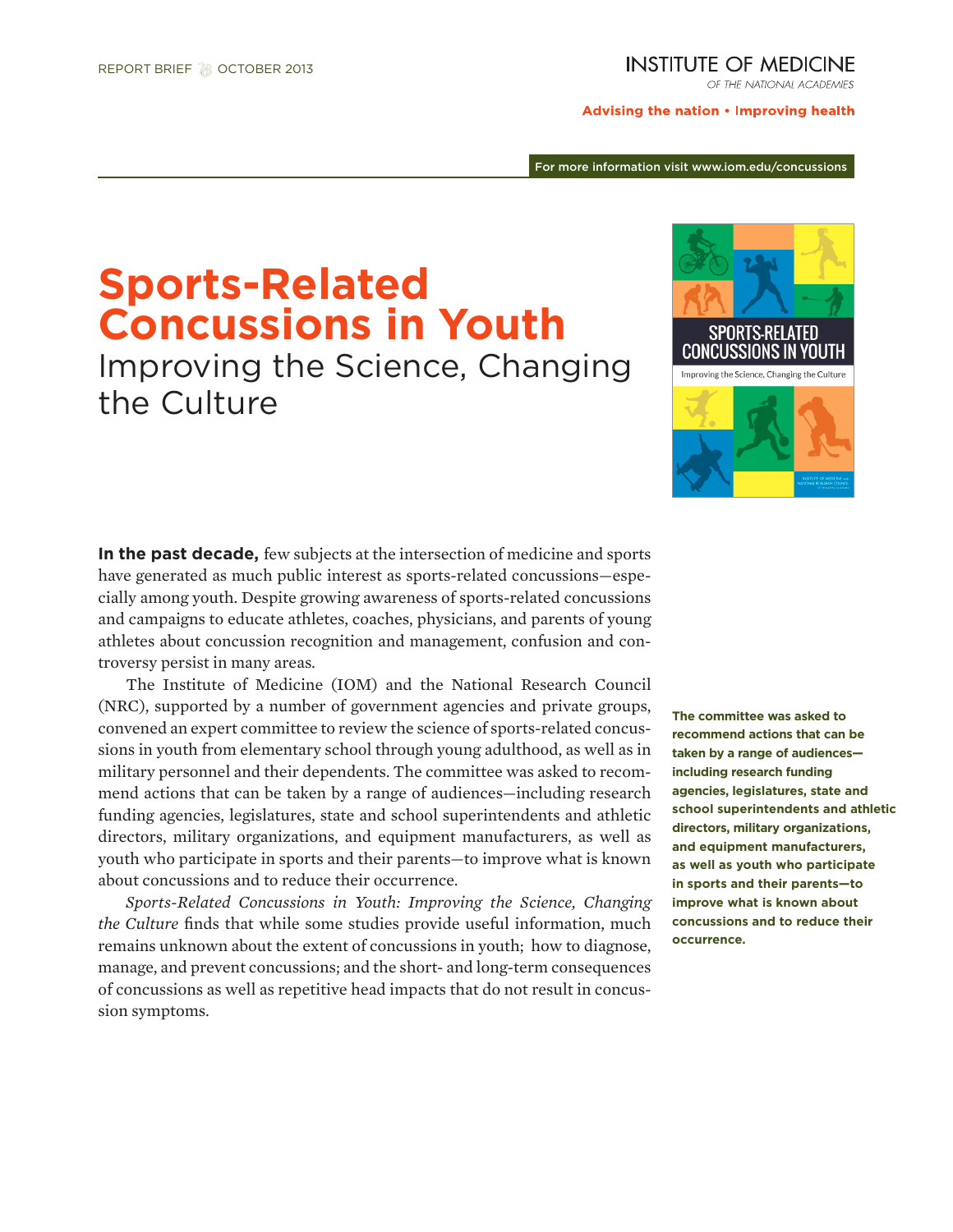# **Charting the Unknowns**

Currently, there is a lack of data concerning the overall incidence of sports-related concussions in youth, although the number of reported concussions has risen over the past decade. A number of factors may have contributed to this increase, including more awareness and better recognition of such injuries.

Among male athletes at the high school and collegiate levels, football, ice hockey, lacrosse, wrestling, and soccer consistently are associated with the highest rates of concussions. Among female athletes, high school and collegiate sports associated with the highest rates of concussions are soccer, lacrosse, basketball, and ice hockey. There has been little research on the frequency of concussions among athletes in intramural and club sports and in athletes younger than high school age.

To help close data gaps, the committee calls for the Centers for Disease Control and Prevention to establish and oversee a national surveillance system to accurately determine the incidence of sports-related concussions, including those in youth ages 5 to 21. Data should be collected on a range of factors related to the participants, including their demographic information, concussion history, and use of protective equipment. Also, data should be collected on the cause, nature, and extent of the concussive injury, including on the sport or activity, level of competition and type of event, impact location on the body, nature of impact—such as contact with another player or equipment—and signs and symptoms observed that are consistent with a concussion.

# **Understanding Diagnosis, Recovery, and Health Effects**

Although some research indicates that a series of molecular and functional changes take place in the brain following injury, little research has been conducted specifically on changes in the brain following concussions in youth or on the differences

in such changes between females and males. The diagnosis and management of concussion, as well as the measurement of recovery, also remain unsettled. Currently, diagnosis is based primarily on the symptoms reported by the individual rather than on objective diagnostic markers, and there is little empirical evidence for the optimal degree and duration of physical rest needed to promote recovery or the best timing and approach for returning to full physical activity. The committee therefore recommends that the National Institutes of Health (NIH) and Department of Defense (DoD) support research to establish objective, sensitive, and specific metrics and markers of concussion diagnosis, prognosis, and recovery in youth and to inform the creation of age-specific, evidence-based guidelines for the management of short- and long-term health consequences of concussion in youth.

Studies of the shorter-term effects of repetitive head impacts and multiple concussions have had mixed results; some studies show that these injuries result in a decrease in cognitive function—such as memory loss—and changes in brain physiology while others do not. The role that multiple concussions and repetitive head impacts play in long-term health also is not fully understood. For example, it remains unclear whether repetitive head impacts and multiple concussions sustained in youth lead to long-term neurodegenerative diseases, such as chronic traumatic encephalopathy–commonly known as CTE—and Alzheimer's disease.

To this end, the committee recommends that NIH and DoD conduct controlled, longitudinal, large-scale studies to assess short- and longterm consequences of concussions and repetitive head impacts over the life span. Research should include an examination of the effects of concussions and repetitive head impacts on quality of life and daily activities. It is critical that such studies identify predictors and modifiers of outcomes, including the possible influence of socioeconomic status, race and ethnicity, sex, and co-occurring conditions.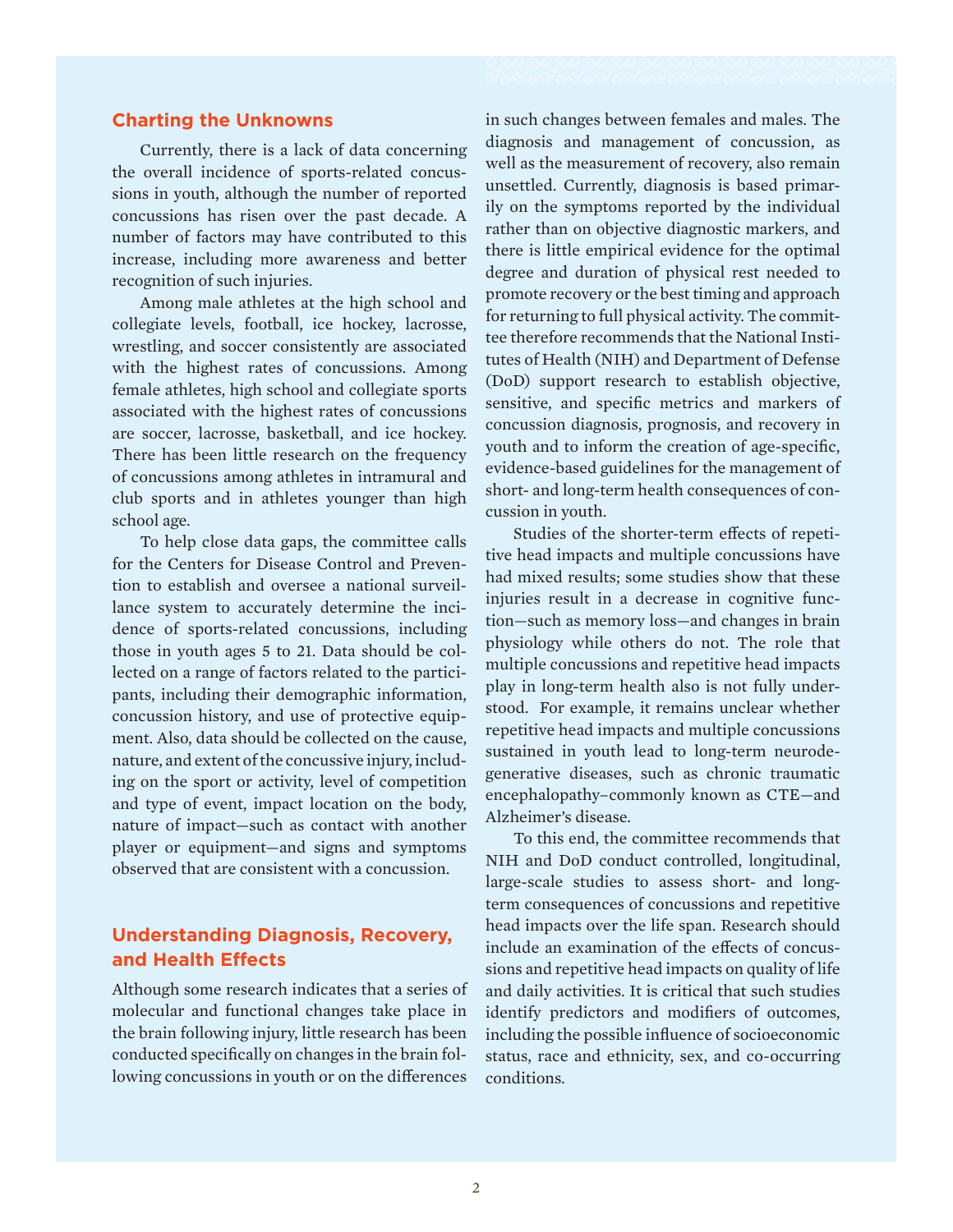**Currently, diagnosis is based primarily on the symptoms reported by the individual rather than on objective diagnostic markers, and there is little empirical evidence for the optimal degree and duration of physical rest needed to promote recovery or the best timing and approach for returning to full physical activity.** 

# **Improving Safety Standards and Equipment Design**

Enforcing rules and standards for safe play can help to reduce the occurrence of sportsrelated injuries. Though there is some evidence that rules and playing standards can affect the incidence of concussions in youth sports, there is a need for much more research on this. Toward this goal, the committee recommends that the National Collegiate Athletic Association (NCAA), in conjunction with the National Federation of State High School Associations (NFHS), national governing bodies for youth sports, and youth sport organizations undertake a rigorous scientific evaluation of the effectiveness of age-appropriate techniques, rules, and playing and practice standards in reducing sports-related concussions and any resulting conditions. DoD should conduct equivalent research for sports and physical training—including combatives—at military service academies and for military personnel.

Designing more effective safety equipment may offer another route to protecting youth from concussions. The committee finds limited evidence that current helmet designs reduce the risk of sports-related concussions and no evidence that mouthguards or facial protection reduce concussion risk, although such protective equipment protects against other injuries, such as skull fractures and injuries to the mouth and face. The committee recommends that NIH and DoD fund research on the biomechanical factors that influence injury risk in youth, including how one's likelihood of being injured may be modified by

the number of repetitive head impacts and concussions he or she sustained in the past, as well as the amount of time that has passed since prior injury.

These data are critical for informing the development of effective protective equipment and equipment safety standards, impact-monitoring systems, and athletic and military training programs.

# **Changing the Culture**

The culture of sports negatively influences athletes' self-reporting of concussion symptoms and their adherence to return-to-play guidance. Athletes, their teammates, and, in some cases, coaches and parents may not fully appreciate the health threats posed by concussions. Similarly, military recruits are immersed in a culture that includes devotion to duty and service before self, and the critical nature of concussions may often go unheeded. If the youth sports community can adopt the belief that concussions are serious injuries and emphasize care for players with concussions until they are fully recovered, then the culture in which these athletes perform and compete will become much safer.

Most states have laws with requirements for concussion education for athletes and parents, criteria for removal from play, and medical clearance for returning to play. However, there is variation among states in the specific educational requirements for coaches, student athletes, and parents; qualifications of providers who are permitted to